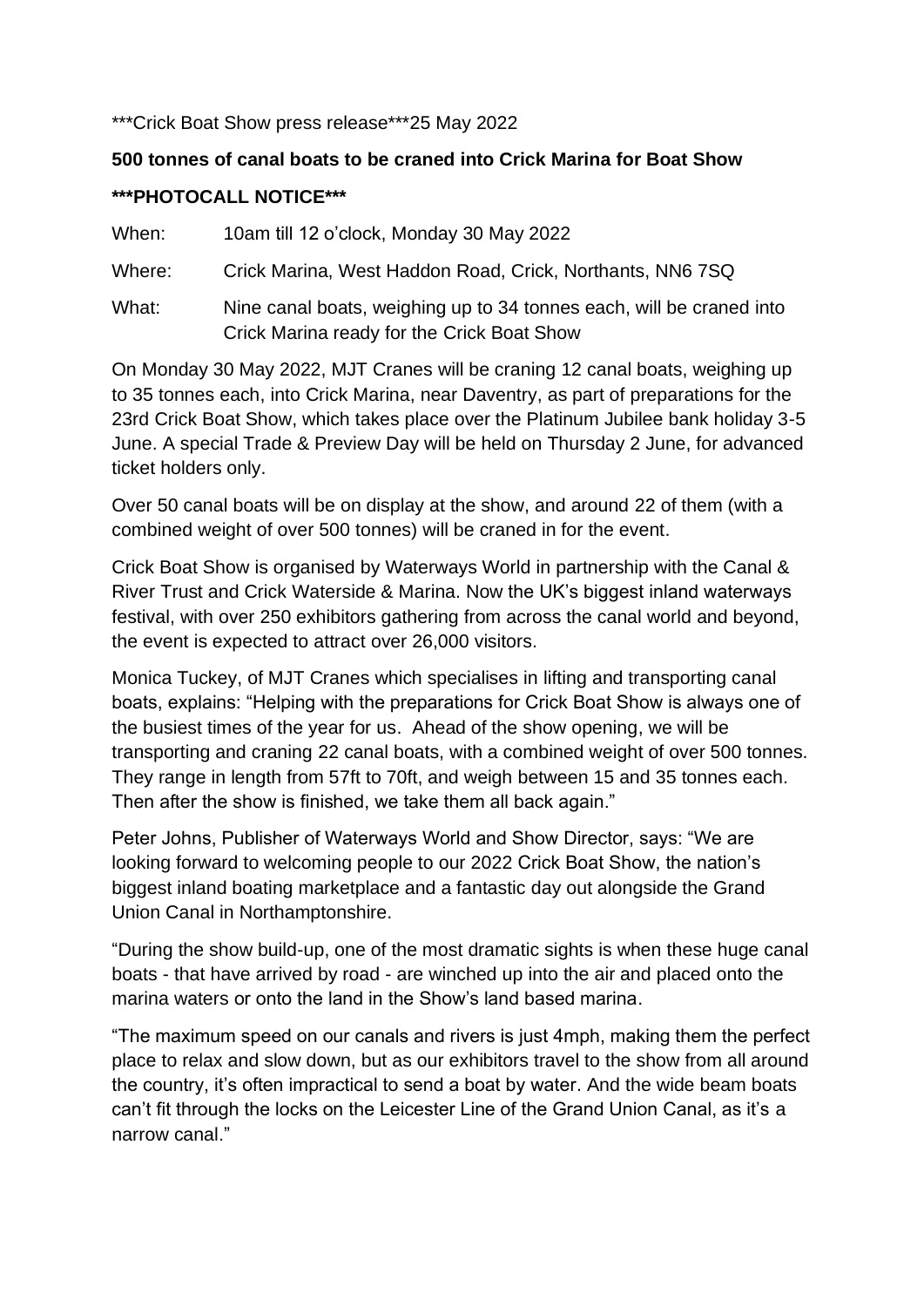Matthew Symonds, National Boating Manager for the Canal & River Trust, adds: "Every year Crick Boat Show, the UK's biggest inland waterways festival, celebrates our fantastic network of canals and rivers. Research shows spending time by water makes us all healthier and happier and we believe that waterways have the power to make a real difference to people's lives.

"A 58-mile stretch of the Grand Union Canal passes through Northamptonshire, and we look forward to welcoming people to the Canal & River Trust Marquee at the Show, to find out more about enjoying the canals in their area."

Crick Boat Show offers a great day out for all the family with dozens of boats to look round, free boat trips, live music, children's activities, a real ale marquee, and a large variety of exhibitors, both boating related and general stalls. All children aged 16 and under receive free entry to the Show.

For more information and to book tickets, camping pitches and moorings, visit [www.crickboatshow.com](http://www.crickboatshow.com/) or call 01283 742970, Monday to Friday 9am to 3pm.

## **ENDS**

For more press information, including photos, contact:

- Debbie Walker T 01628 318069 mb 077486 40577 [walker.debbie@sky.com](mailto:walker.debbie@sky.com)
- Stephen Hardy, Communications & Campaigns Manager (East Midlands), Canal & River Trust T 07920 077190 stephen.hardy@canalrivertrust.org.uk
- Sarah Moss T 01283 742972 s.moss@wwonline.co.uk

#### **Notes to editors**

- **Waterways World** was first published in 1972 and for 50 years as the world's best-selling inland waterway magazine has charted the resurgence of the inland waterways as a major leisure resource for the country. Waterways World provides technical boating advice through the magazine, website and at the Crick Boat Show seminars.
- **The Canal & River Trust** is the guardian of 2,000 miles of historic waterways across England and Wales. It is among the largest charities in the UK, maintaining the nation's third largest collection of Listed structures, as well as museums, archives, navigations and hundreds of important wildlife sites [www.canalrivertrust.org.uk](http://www.canalrivertrust.org.uk/)
- **Crick Waterside & Marina** is one of Aquavista's 29 waterside locations. Since opening in 1996, Crick Waterside & Marina has become one of the most sought-after marinas in the country. Its peaceful rural setting, with pleasant landscaped grounds and location on a 21-mile lock-free pound, make the marina ideal for relaxed weekends afloat, yet handy for all major cruising routes. Its close proximity to a friendly village with pubs, shops, Post Office and restaurant plus friendly, helpful marina staff, are all extra factors in